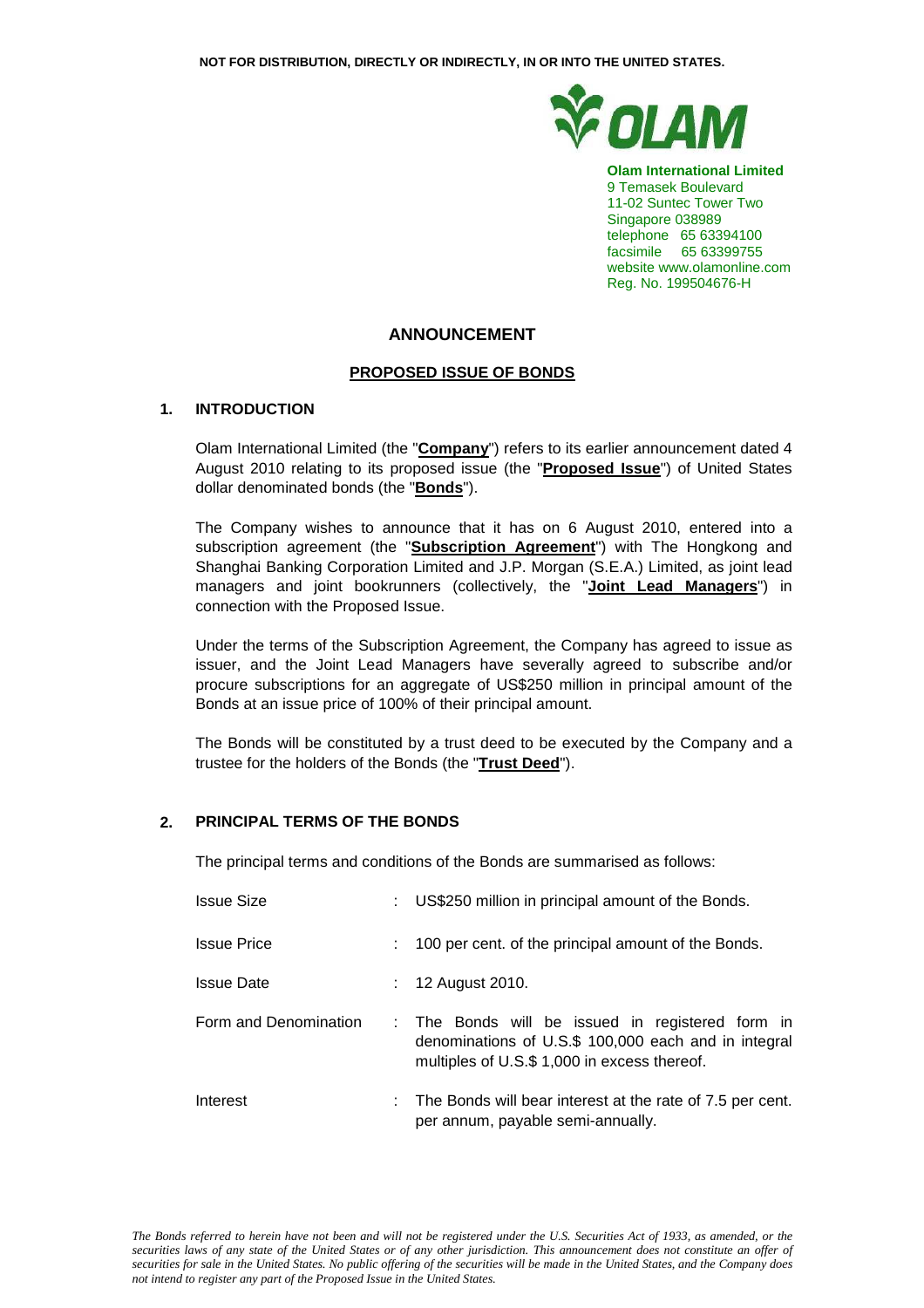

- Status of the Bonds : The Bonds will constitute direct, unconditional, unsubordinated and (subject to the negative pledge described in the terms and conditions of the Bonds ("**Conditions**")) unsecured obligations of the Company and will at all times rank pari passu among themselves and (subject to the negative pledge described in the Conditions), at least pari passu in the right of payment with all other present and future unsecured obligations of the Company, save for such obligations as may be preferred by provisions of law that are mandatory.
- Final Redemption : Unless previously redeemed, or purchased and cancelled in the circumstances referred to in Conditions, the Bonds will be redeemed at 100 per cent. of their principal amount, together with unpaid accrued interest (if any) on the Maturity Date (as defined below).
- Maturity Date **:** On or about 12 August 2020 (the "**Maturity Date**").
- Redemption upon Change of Control : Following the occurrence of a Change of Control (as defined in the Conditions), each Bondholder (as defined in the Conditions) will have the right at its option, to require the Company to redeem all or some only of the Bonds held by such Bondholder on the Change of Control Redemption Date (as defined in the Conditions) at 100 per cent. of their principal amount together with unpaid accrued interest calculated up to but excluding the date fixed for redemption, subject to certain conditions.
- Redemption for Taxation Reasons In the event of certain changes in the laws and regulations relating to taxation in Singapore, the Company may, subject to certain conditions being satisfied, give notice to redeem the Bonds in whole but not in part at 100 per cent. of their principal amount together with unpaid accrued interest calculated up to but excluding the date fixed for redemption.

Governing Law : English law.

## **3. USE OF PROCEEDS**

The estimated net proceeds from the Proposed Issue (after the deduction of fees and commission) are expected to be approximately US\$248.125 million. Such net proceeds will be used by the Company for general corporate purposes and to finance capital expenditure and potential acquisition opportunities which the Company may pursue in the future as part of its strategic objectives.

The Bonds referred to herein have not been and will not be registered under the U.S. Securities Act of 1933, as amended, or the securities laws of any state of the United States or of any other jurisdiction. This announcement does not constitute an offer of securities for sale in the United States. No public offering of the securities will be made in the United States, and the Company does not intend to register any part of the Proposed Issue in the United States.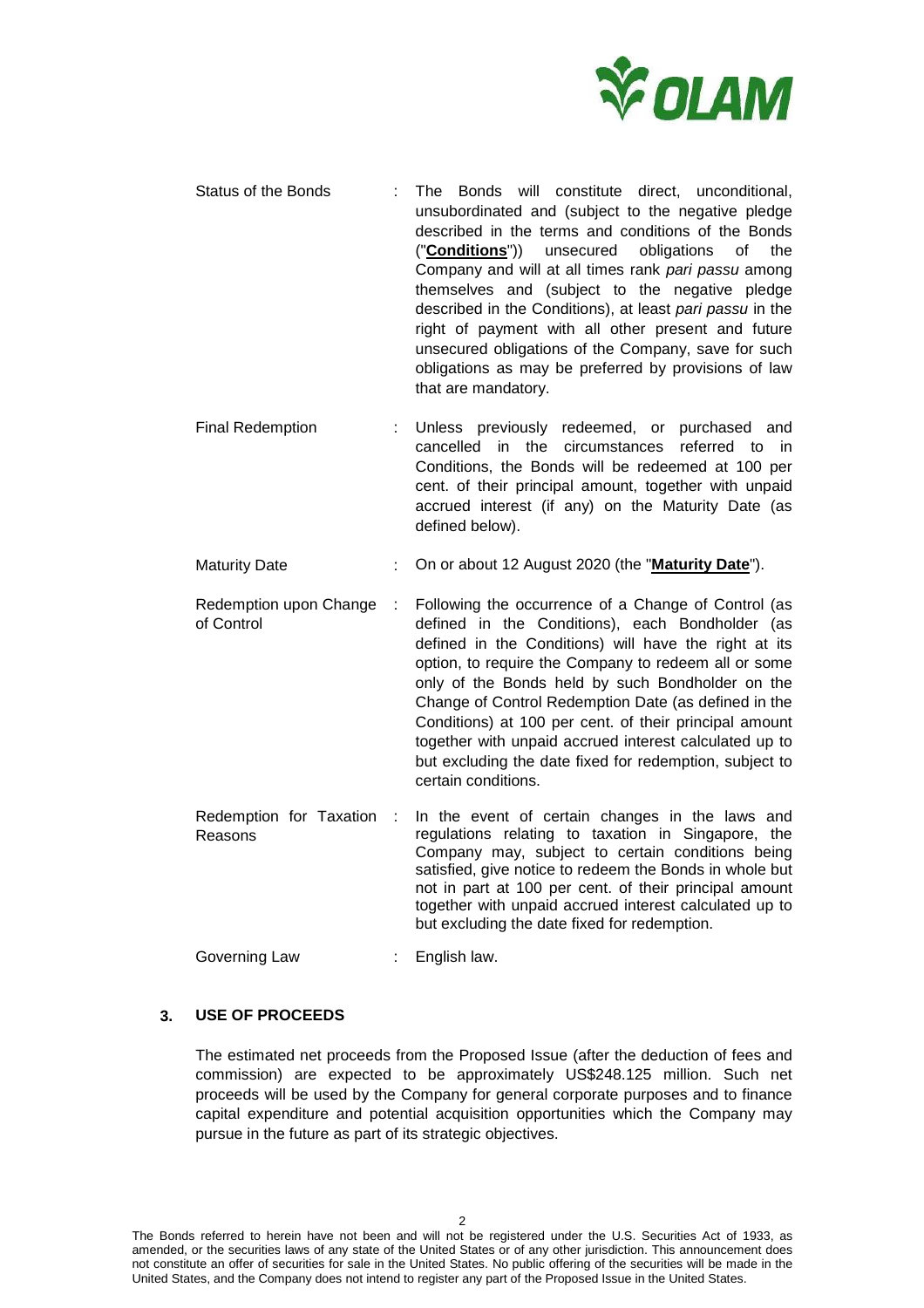

# **4. CONDITIONS**

The Proposed Issue is conditional upon, inter alia, the approval in-principle of the Singapore Exchange Securities Trading Limited (the "**SGX-ST**") for the listing of the Bonds.

# **5. CLOSING DATE**

The closing date ("**Closing Date**") of the Proposed Issue is expected to be on or about 12 August 2010.

### **6. LOCK-UP AGREEMENT**

The Company has agreed with the Joint Lead Managers that neither the Company nor any of its subsidiaries or other affiliates over which they exercise management or voting control, nor any person acting on its or their behalf will, for a period from the date of the Subscription Agreement until 90 days after the Closing Date, without the prior written consent of the Joint Lead Managers (such consent not to be unreasonably withheld), issue, offer, sell, contract to sell, pledge or otherwise dispose of (or publicly announce any such issuance, offer, sale or disposal) debt securities issued by the Company and having a maturity of more than one year from the date of issue save for any securities which are to be issued pursuant to the Company's S\$800,000,000 Multicurrency Medium Term Note Programme and which have a maturity of not more than three years.

### **7. LISTING**

Approval in-principle has been obtained for the listing and quotation of the Bonds on the Official List of the SGX-ST. The approval in-principle of the SGX-ST for the listing and quotation of the Bonds is not to be taken as an indication of the merits of the Bonds, the Company and/or its subsidiaries.

### **8. OTHER INFORMATION**

This announcement does not constitute an offer to sell, or the solicitation of an offer to buy, any security and shall not constitute an offer, solicitation or sale in any jurisdiction in which such offer, solicitation or sale would be unlawful.

By Order of the Board

Sunny George Verghese Group Managing Director and CEO 7 August 2010